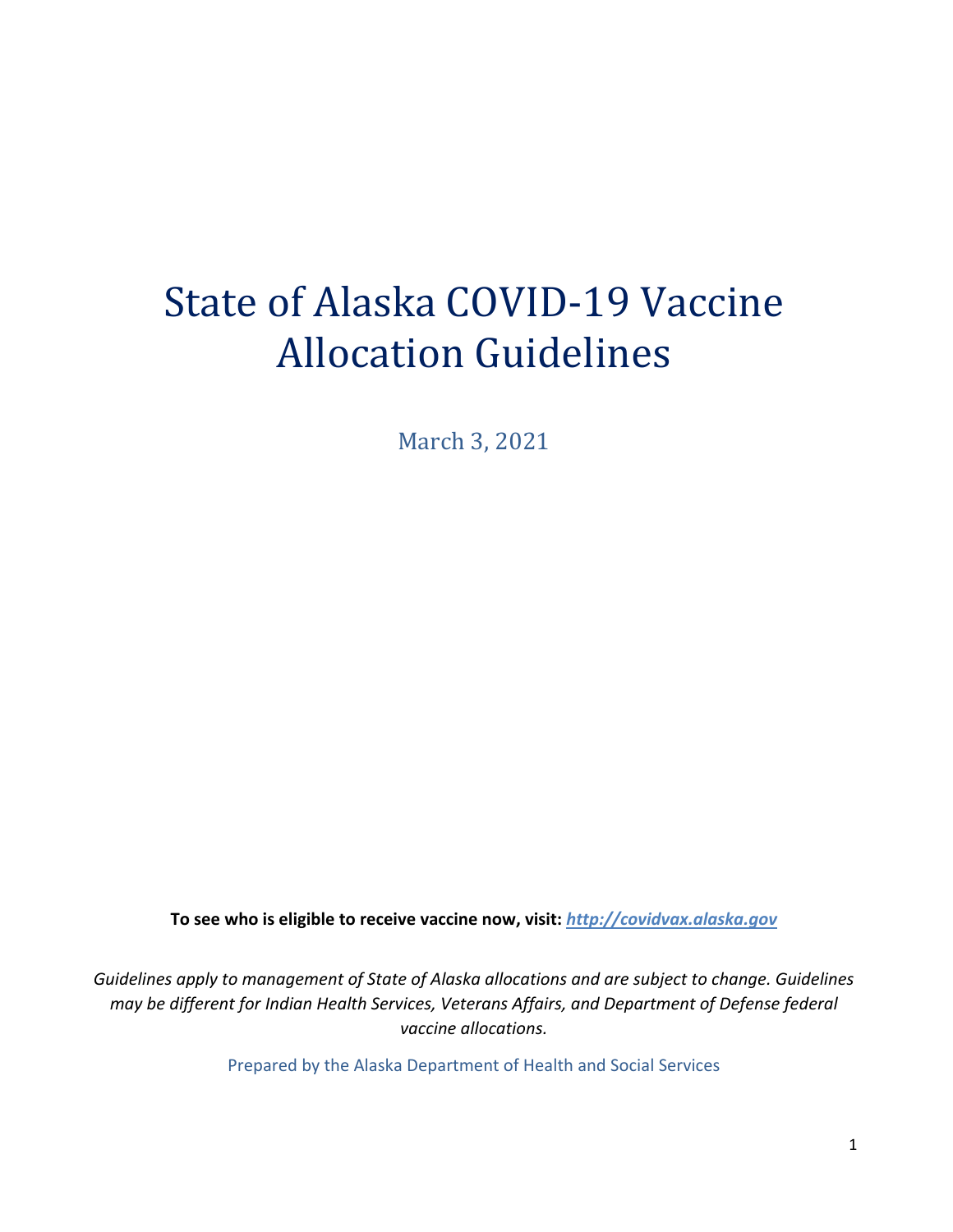## About the Guidelines

The State of Alaska is using a phased approach to allocate the initial limited supply of COVID-19 vaccine to Alaskans. At the national level, allocation recommendations are being made by the Centers for Disease Control's [Advisory Committee on Immunization Practices \(ACIP\). T](https://www.cdc.gov/vaccines/acip/index.html)o suitably adapt the ACIP recommendations for Alaska, the COVID-19 Vaccine Task Force, in cooperation with the Alaska State Hospital and Nursing Home Association, convened the [Alaska Vaccine Allocation Advisory Committee](http://dhss.alaska.gov/dph/Epi/id/SiteAssets/Pages/HumanCoV/AlaskaAllocationCommitteeMembers.pdf) [\(AVAAC\).](http://dhss.alaska.gov/dph/Epi/id/SiteAssets/Pages/HumanCoV/AlaskaAllocationCommitteeMembers.pdf) The recommendations from the AVAAC apply only to the management of Alaska's COVID-19 vaccine allocation. This process does not apply to Indian Health Service, Veterans Affairs, and Department of Defense allocations.

## About the Committee

AVAAC includes representatives from emergency medicine, family medicine, infectious disease, EMS, long-term care, the American Association of Retired Persons, pharmacy, and medical ethics. AVAAC uses currently available science and guidance provided by the Alaska Department of Health and Social Services (DHSS), ACIP, the National Academy of Sciences, and other sources to inform its recommendations on COVID-19 vaccine allocation to DHSS.<sup>1-6</sup> AVAAC is guided by the following principles designated by both ACIP and the CDC <sup>1-6</sup>:

## Science

- Maximize benefits and minimize harms
- Protect the population's health by reducing mortality and morbidity and preserving societal functioning

## Implementation

- Assure feasibility of vaccinedistribution
- Uphold community and individual values

## **Ethics**

- Achieve equitable access for all Alaskans by promoting justice and mitigating health inequities
- Ensure transparency through promoting education on both the science and implementation

More information about AVAAC is available [here.](http://dhss.alaska.gov/dph/Epi/id/SiteAssets/Pages/HumanCoV/AlaskaAllocationCommitteeMembers.pdf)

## Alaska's COVID-19 Vaccine Allocation Process

As ACIP offers new national recommendations and Alaska receives additional vaccine allocations, the Committee will continue to meet to provide Alaska-specific recommendations to DHSS. Recommendations made by AVAAC are submitted to the Alaska COVID-19 Vaccine Team and DHSS leadership for review. The process includes opportunities for public input. Forthcoming allocation updates will be published on the DHSS COVID-19 vaccine website. The following is an outline of the State of Alaska's decision-making process for vaccine allocation:

- **Step 1:** ACIP [releases recommendations.](https://www.cdc.gov/vaccines/hcp/acip-recs/vacc-specific/covid-19.html)
- **Step 2:** ACIP recommendations are reviewed by the Alaska Vaccine Allocation Advisory Committee.
- **Step 3:** The Committee provides Alaska-specific recommendations to the State of Alaska.
- **Step 4:** The Alaska COVID-19 Vaccine Task Force and DHSS leadership assess the Committee's recommendations, which may be adopted in full or amended prior to issuance.
- **Step 5:** The guidance is then published on covidvax.alaska.gov and disseminated to enrolled vaccination providers, who sign an attestation form saying they will confirm eligibility for those receiving vaccine. The State of Alaska does not oversee the allocation process at the point of care.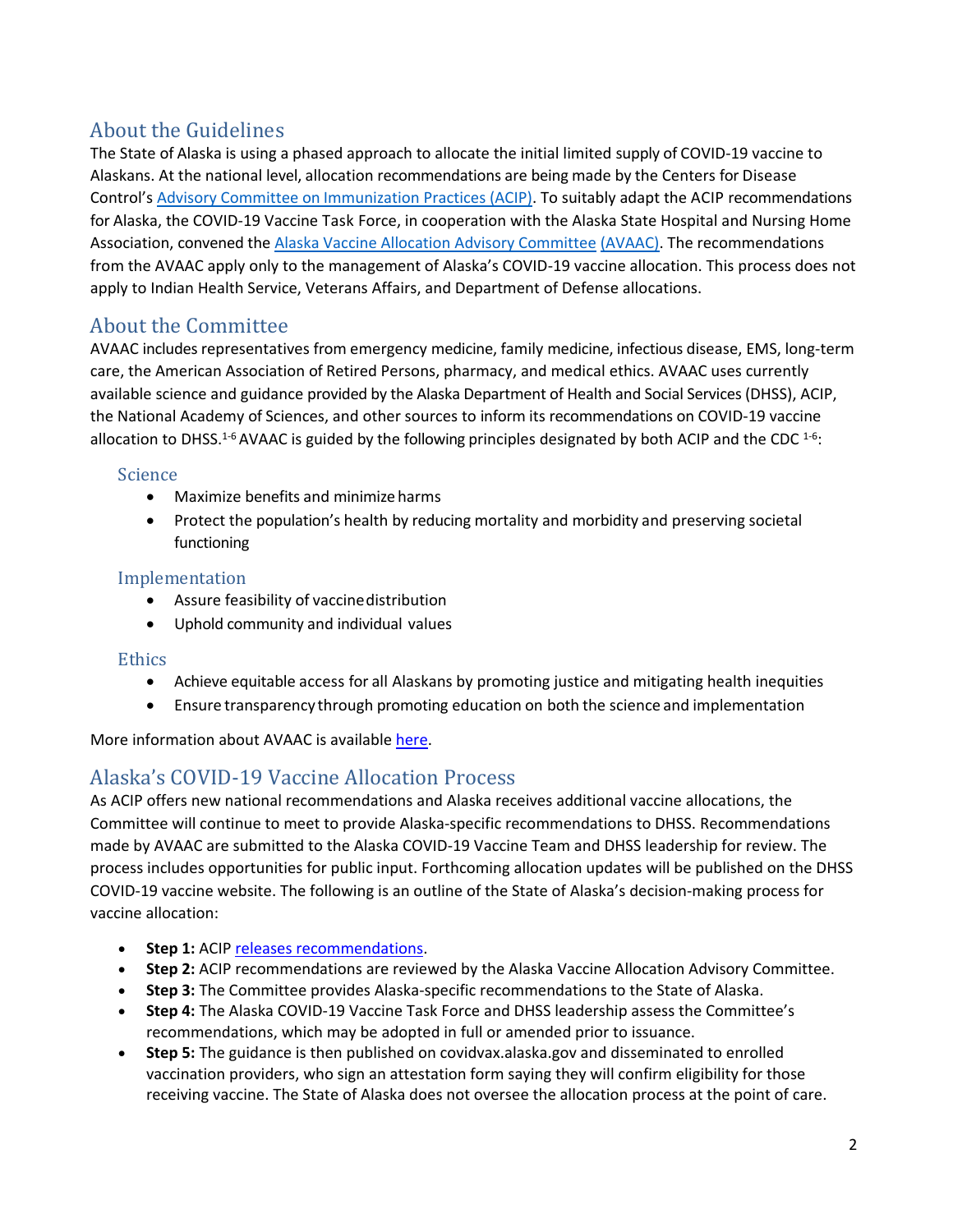## Health Equity

This approach will focus on population groups that have been disproportionately impacted by COVID-19 due to external social factors and systemic inequities. The State of Alaska Covid-19 Vaccine Task Force implementation teams use tools such as the [area deprivation index \(ADI\)](https://www.neighborhoodatlas.medicine.wisc.edu/mapping) to identify specific geographic areas within communities that experience higher levels of deprivation compared to surrounding areas. DHSS implementation teams are working with a range of stakeholders to focus outreach efforts to ensure equitable access to vaccines for people in each phase. These efforts will vary by community and may include offering alternative methods to schedule appointments and receive the vaccine through targeted outreach. This will be implemented through partnerships with Federally Qualified Health Centers, local health authorities, and other community-based organizations.

Transitioning through phases:

The phases for vaccine allocation are an attempt to take a limited supply of vaccine and balance the science, ethics, and implementation for the most benefit for the health and wellbeing of Alaskans. It is important that the allocation process does not obstruct or slow down vaccination—the ability to move quickly to vaccinate priority groups does matter. Within each tier, all groups have equal priority.

## References:

- 1. CDC Interim Clinical Considerations for Use of mRNA COVID-19 Vaccines Currently Authorized in the United States: <https://www.cdc.gov/vaccines/covid-19/info-by-product/clinical-considerations.html>
- 2. AKepidemiologymortalityandmorbidityreportshighlightingCovid-19healthdisparitiesstratifiedbyage and high-risk conditions: [http://www.epi.alaska.gov/bulletins/docs/b2020\\_13.pdf](http://www.epi.alaska.gov/bulletins/docs/b2020_13.pdf) [http://www.epi.alaska.gov/bulletins/docs/b2020\\_12.pdf](http://www.epi.alaska.gov/bulletins/docs/b2020_12.pdf)
- 3. Framework for Equitable Allocationof COVID-19 Vaccine. Washington, DC: The National Academies Press. [https://doi.org/10.17226/25917.](https://doi.org/10.17226/25917)Accesseda[thttps://www.nap.edu/catalog/25917/framework-for](https://www.nap.edu/catalog/25917/framework-for-equitable-allocation-of-covid-19-vaccine#resources)[equitable-](https://www.nap.edu/catalog/25917/framework-for-equitable-allocation-of-covid-19-vaccine#resources) [allocation-of-covid-19-vaccine#resources.](https://www.nap.edu/catalog/25917/framework-for-equitable-allocation-of-covid-19-vaccine#resources)
- 4. Evidence Table for COVID-19 Vaccines Allocation in Phases 1b and 1c of the Vaccination Program. <https://www.cdc.gov/vaccines/hcp/acip-recs/vacc-specific/covid-19/evidence-table-phase-1b-1c.html>
- 5. CDCPhasedAllocationsslide[s:https://www.cdc.gov/vaccines/acip/meetings/downloads/slides-2020-](https://www.cdc.gov/vaccines/acip/meetings/downloads/slides-2020-11/COVID-04-Dooling.pdf) [11/COVID-](https://www.cdc.gov/vaccines/acip/meetings/downloads/slides-2020-11/COVID-04-Dooling.pdf) [04-Dooling.pdf](https://www.cdc.gov/vaccines/acip/meetings/downloads/slides-2020-11/COVID-04-Dooling.pdf)
- 6. CDCMMWRThe Advisory Committee on Immunization Practices' Updated Interim Recommendationfor Allocation of COVID-19 Vaccine — United States, December 2020. Available a[t:](https://www.cdc.gov/mmwr/volumes/69/wr/pdfs/mm695152e2-H.pdf) [https://www.cdc.gov/mmwr/volumes/69/wr/pdfs/mm695152e2-H.pdf\](https://www.cdc.gov/mmwr/volumes/69/wr/pdfs/mm695152e2-H.pdf)
- 7. Hennessy TW, Bressler JM. Improving health in the Arctic region through safe and affordable access to household running water and sewer services: an Arctic Council initiative. Int J Circumpolar Health. 2016;75:31149. Published 2016 Apr 29. doi:10.3402/ijch.v75.31149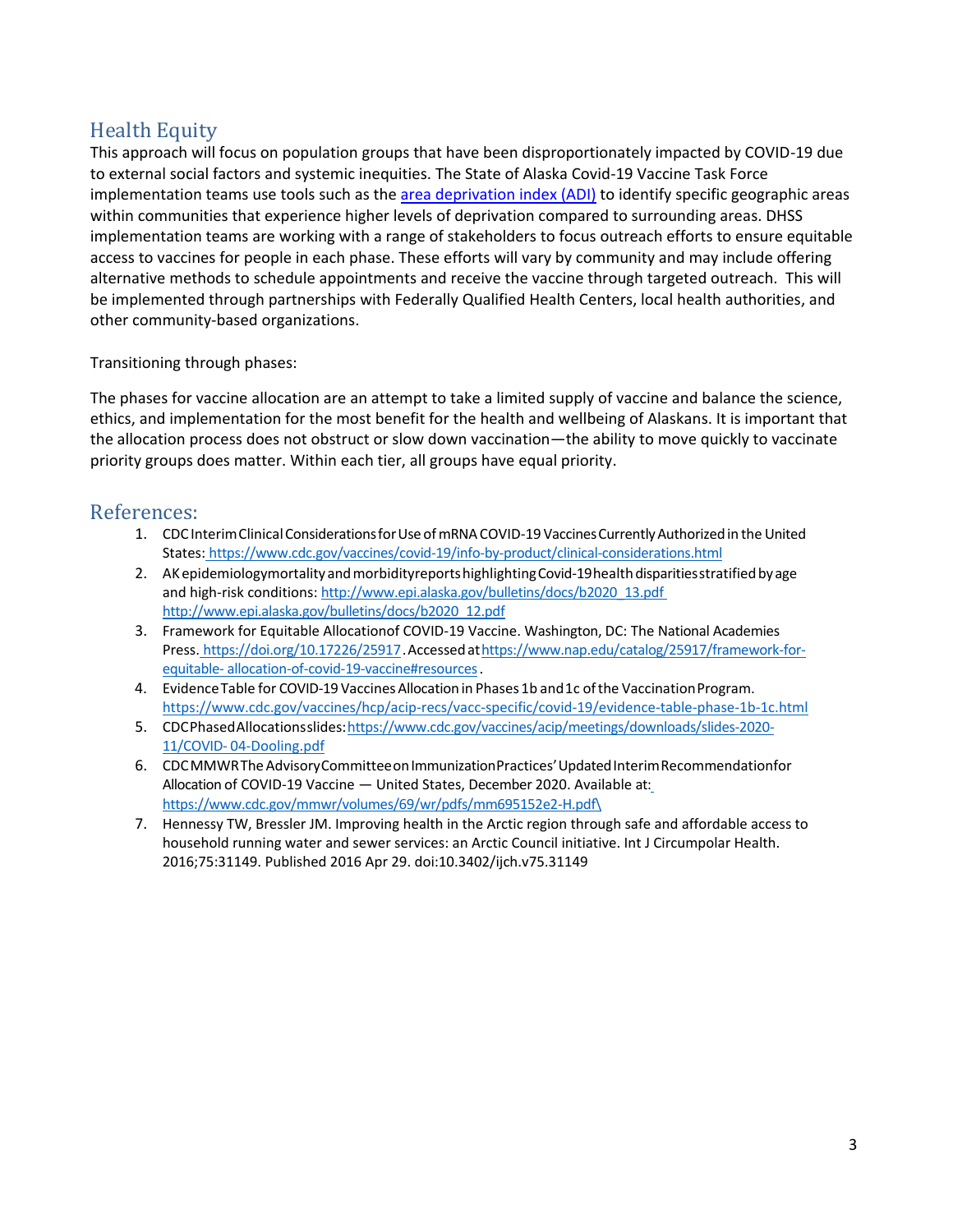

## Phase 1a

Phase 1a vaccine doses will be allocated throughout Alaska and includes the following groups:

| Tier 1                                                                                                                                                                                                                | Tier 2                                                                                                                                                                                                                                                                                                                                    | Tier <sub>3</sub>                                                                                                                                                                                                                                                                                                                                                                                                                                                                                                                                                        |
|-----------------------------------------------------------------------------------------------------------------------------------------------------------------------------------------------------------------------|-------------------------------------------------------------------------------------------------------------------------------------------------------------------------------------------------------------------------------------------------------------------------------------------------------------------------------------------|--------------------------------------------------------------------------------------------------------------------------------------------------------------------------------------------------------------------------------------------------------------------------------------------------------------------------------------------------------------------------------------------------------------------------------------------------------------------------------------------------------------------------------------------------------------------------|
| Long term care<br>facility staff and<br>residents <sup>1</sup><br>Hospital-based<br>frontline health<br>care workers and<br>hospital personnel<br>who are frequently<br>exposed to COVID-<br>19 patients <sup>2</sup> | Frontline EMS and Fire<br>$\bullet$<br>Service personnel<br>providing medical<br>services, who are<br>frequently exposed to<br>COVID-19 patients <sup>3</sup><br><b>Community Health</b><br>$\bullet$<br>Aides/Practitioners<br>Health care workers<br>$\bullet$<br>providing vaccinations<br>to identified<br>populations in Phase<br>1a | Workers in health care settings <sup>4</sup> who meet all<br>of the following criteria:<br>Have direct human patient contact, or<br>$\bullet$<br>have direct contact with infectious<br>materials from patients, AND<br>Provide essential services in a hospital,<br>$\bullet$<br>clinic, home, or community-based<br>setting that cannot be offered remotely<br>or performed via telework; AND<br>Provide essential health care service in a<br>$\bullet$<br>health care setting that cannot be<br>postponed without serious negative<br>impact to the patient's health |

- *1. Long Term Care facilities included Skilled Nursing Facilities, Assisted Living Homes, and Dept of Corrections infirmaries providing care that is similar to an assisted living facility.*
- *2. Particularly those performing the highest risk procedures or who spend extended periods of time bedside and whose absence from work would compromise the ability of the hospital to continue functioning. Personnel in this category include, but are not limitedto:*
	- *a. ICU and COVID unit nurses, LPNs, CNAs andpatient care technicians*
	- *b. ICU and COVID unit physicians*
	- *c. Inpatient physicians caring for COVID patients,including hospitalists*
	- *d. Respiratory therapists*
	- *e. Emergency departmentpersonnel*
	- *f. Personnel working in operating and other procedural rooms in which aerosol generating procedures areconducted.*
	- *g. Other hospital staffworking in COVID unitssuch as PT/OT/ST therapists, phlebotomists, etc.*
	- *h. Environmental services personnel*
	- *i. Facility security personnel*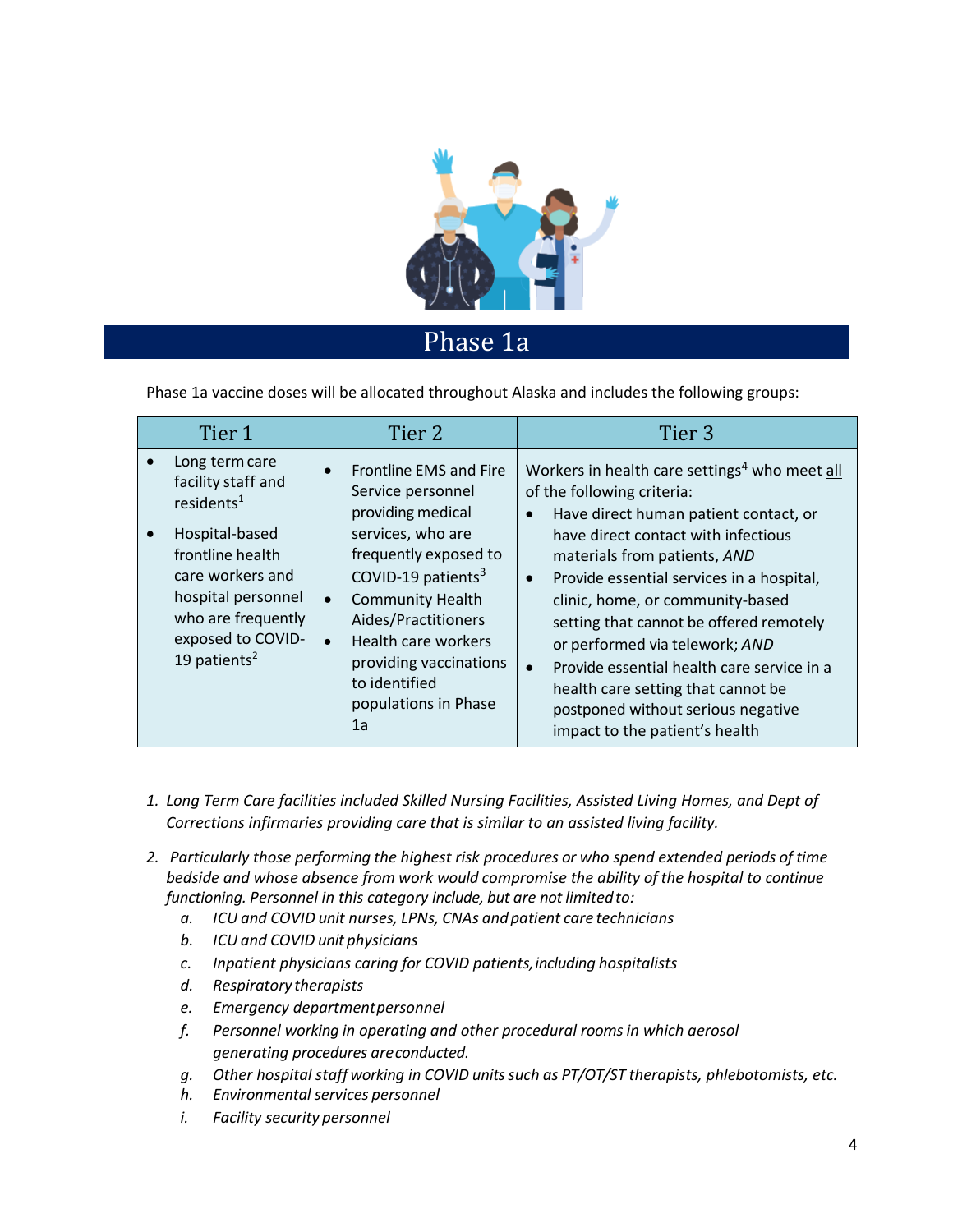- *3. Particularly those personnel whose absence from work would compromise the ability of these critical medical services to continue. This Tier includes personnel in certified ground-based and air medical services. This Tier also includes community health aides/health workers providing EMS services.*
- *4. Workers in health care settings are eligible in Phase 1a only if they meet all criteria in a given tier. If a worker in a health care setting provides services that do not meet all the criteria in a specific tier will be eligible to receive the vaccine in a future phase. The terminology "workers in health care settings" is used instead of "healthcare workers or personnel" to guide health care organizations distributing the vaccine to consider the full spectrum of workers who meet these criteria. Health care organizations should evaluate all position types and duties to identify those who meet all three criteria regardless of where the work is performed (e.g., ambulatory, direct patient care, support services).*

*Workers in health care settings includes people who stay home to provide healthcare for a medically fragile person. Eligible individuals provide daily support related to an individual's activities of daily living (i.e., bathing, dressing, eating) and instrumental activities of daily living (i.e., shopping, laundry, light housework). These may be paid, unpaid, or contracted workers.* 

*This may also include teachers or other school staff that provide health care activities for students including tube feedings, suctioning, and other hands on healthcare. Special attention should be paid to workers in health care settings who are at high-risk for exposure and may have inconsistent or limited use of PPE and those working in settings with inadequate environmental controls for recommended air exchange. (High-Risk Health Workers as defined in the National Academies of Sciences, Engineering, and Medicine 2020 Framework for Equitable Allocation of COVID-19 Vaccine. Washington, DC: The National Academies Press. https://doi.org/10.17226/25917. Pages 113-*

*117.[\)https://www.nap.edu/catalog/25917/framework-for-equitable-allocation-of-covid-19](https://www.nap.edu/catalog/25917/framework-for-equitable-allocation-of-covid-19-vaccine#resources) [vaccine#resources\)](https://www.nap.edu/catalog/25917/framework-for-equitable-allocation-of-covid-19-vaccine#resources).*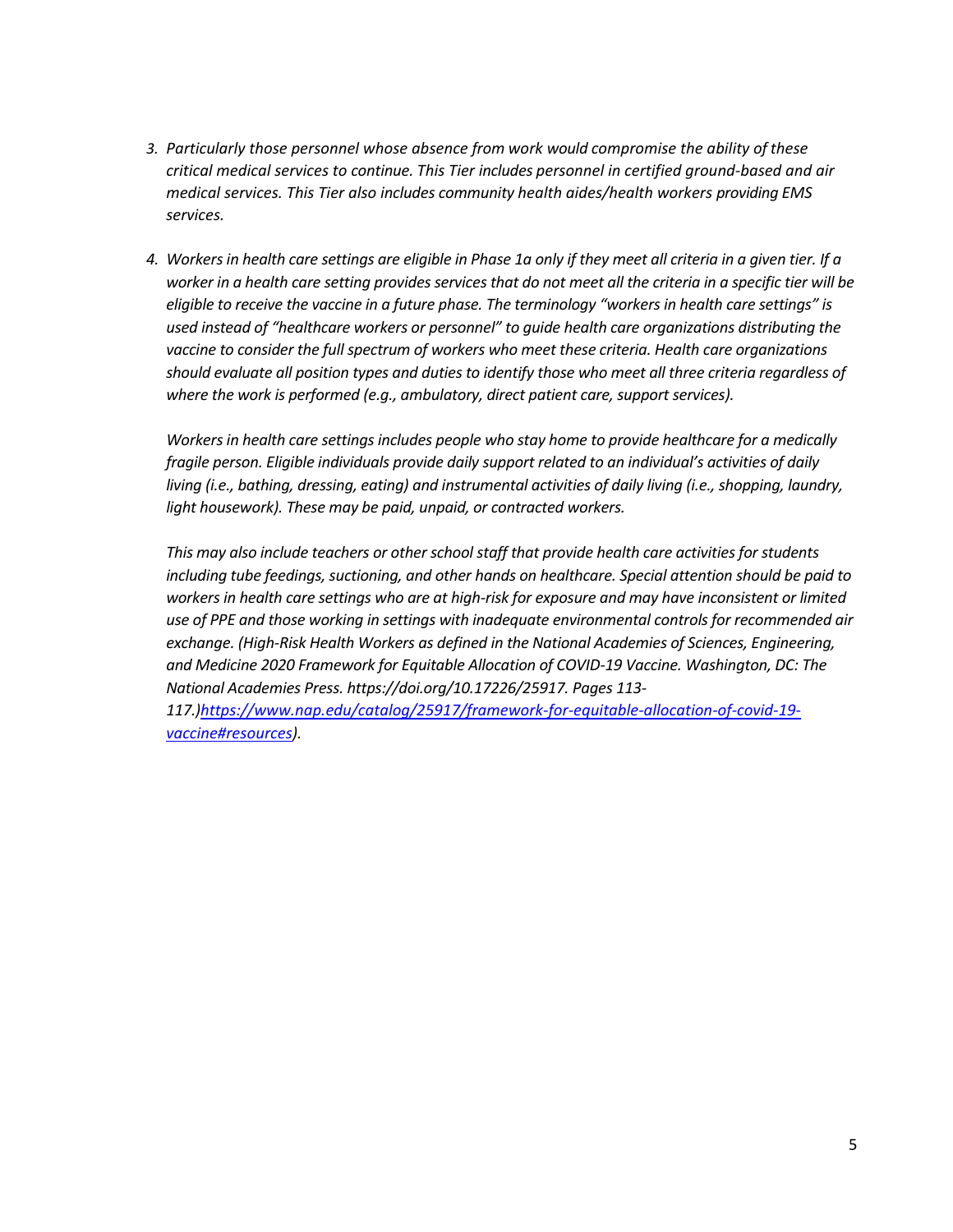

# Phase 1b

Phase 1b, Tier 1 vaccine doses will be allocated throughout Alaska and includes the following groups:

| Tier 1                                       | Tier 2                                                                                                                                                                                                                                                                                                                                            |
|----------------------------------------------|---------------------------------------------------------------------------------------------------------------------------------------------------------------------------------------------------------------------------------------------------------------------------------------------------------------------------------------------------|
| Persons aged 65 years and older <sup>1</sup> | Frontline essential workers aged 50 years<br>$\bullet$<br>and older <sup>2</sup><br>Persons aged 50 years and above who have<br>$\bullet$<br>a high-risk medical condition <sup>3</sup><br>Pandemic response staff<br>$\bullet$<br>Educators<br>$\bullet$<br>People living or working in other<br>$\bullet$<br>congregate settings <sup>4,5</sup> |

- 1. People who assist someone 65 years of age or older in getting a vaccination are eligible to be vaccinated at the same time. Both the senior and the person providing assistance will need to schedule an appointment at the same location and time. The person assisting does not need to meet other eligibility requirements to receive the vaccine.
- *2. Frontline essential workers are defined as people who are working in sectors essential to the functioning of society and are at substantially higher risk of exposure to SARS-CoV-2 because their work-related duties must be performed on-site and involve being in close proximity (<6 feet) to the public or to coworkers. For further criteria see here Critical Infrastructure/Essential Worker Definition: Individuals identified by the Cybersecurity and Infrastructure Security Agency (CISA). The CISA advisory list identifies workers who conduct a range of operations and services that are typically essential to continued critical infrastructure viability, including staffing operations centers, maintaining and repairing critical infrastructure, operating call centers, working construction, and performing operational functions, among others. It also includes workers who support crucial supply chains and enable functions for critical infrastructure. [https://www.cisa.gov/sites/default/files/publications/ECIW\\_4.0\\_Guidance\\_on\\_Essential\\_Critical\\_](https://www.cisa.gov/sites/default/files/publications/ECIW_4.0_Guidance_on_Essential_Critical_Infrastructure_Workers_Final3_508_0.pdf) [Infrastructure\\_Workers\\_Final3\\_508\\_0.pdf](https://www.cisa.gov/sites/default/files/publications/ECIW_4.0_Guidance_on_Essential_Critical_Infrastructure_Workers_Final3_508_0.pdf)*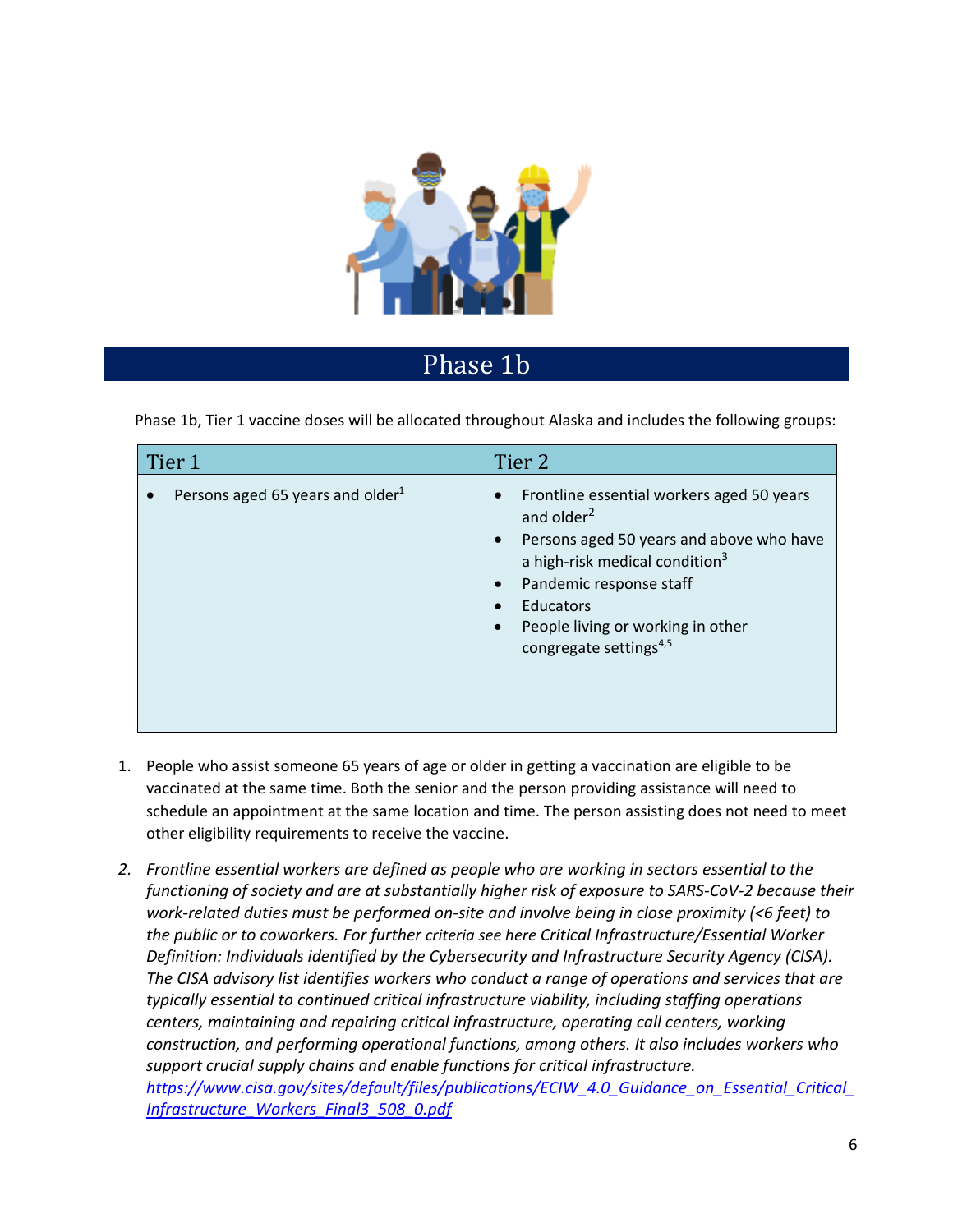- *3. The State of Alaska considers the following conditions as risk-factors for severe COVID-19– associated illness: cancer; chronic kidney disease; chronic obstructive pulmonary disease (COPD); Down Syndrome, heart conditions, such as heart failure, coronary artery disease, or cardiomyopathies; immunocompromised state (weakened immune system) from solid organ transplant; obesity (body mass index [BMI] ≥30 kg/m2 but <40 kg/m2); severe obesity (BMI ≥40 kg/m2); sickle cell disease; smoking; type 1 or type 2 diabetes mellitus; and pregnancy [\(https://www.cdc.gov/coronavirus/2019-ncov/need-extra-precautions/people-with](https://www.cdc.gov/coronavirus/2019-ncov/need-extra-precautions/people-with-medicalconditions.html?CDC_AA_refVal=https%3A%2F%2Fwww.cdc.gov%2Fcoronavirus%2F2019-ncov%2Fneed-extra-precautions%2Fgroups-at-higher-risk.html)[medicalconditions.html?CDC\\_AA\\_refVal=https%3A%2F%2Fwww.cdc.gov%2Fcoronavirus%2F2019](https://www.cdc.gov/coronavirus/2019-ncov/need-extra-precautions/people-with-medicalconditions.html?CDC_AA_refVal=https%3A%2F%2Fwww.cdc.gov%2Fcoronavirus%2F2019-ncov%2Fneed-extra-precautions%2Fgroups-at-higher-risk.html) [-ncov%2Fneed-extra-precautions%2Fgroups-at-higher-risk.html\)](https://www.cdc.gov/coronavirus/2019-ncov/need-extra-precautions/people-with-medicalconditions.html?CDC_AA_refVal=https%3A%2F%2Fwww.cdc.gov%2Fcoronavirus%2F2019-ncov%2Fneed-extra-precautions%2Fgroups-at-higher-risk.html).*
- 4. Examples of congregate living settings include the following:
	- Acute psychiatric facilities;
	- Correctional settings;
	- Group homes for individuals with disabilities or mental and behavioral health conditions;
	- Homeless and domestic violence shelters;
	- Substance misuse and treatment residential facilities; and
	- Transitional living homes
- *5. Congregate settings may include people working in any system whose job responsibilities require them to interact with individuals residing in congregate settings (e.g., people who work in the judicial system).*

## Phase 1c

- Persons aged 55-64 years
- Persons aged 16 and above who:
	- a. Are essential workers, not included in previous phases, as defined by CISA<sup>2</sup> OR
	- b. Have certain medical conditions<sup>1</sup> OR
	- c. Live in a multigenerational household<sup>3</sup> **OR**
	- d. Live in "unserved communities"<sup>4</sup>
- *1.* Have a medical condition as defined by CDC as "high-risk" or "might be high-risk" for severe illness from COVID-19, according to the CDC. Or, who are considered high-risk by their own medical provider. See CDC conditions here: *[\(https://www.cdc.gov/coronavirus/2019-ncov/need](https://www.cdc.gov/coronavirus/2019-ncov/need-extra-precautions/people-with-medical-conditions.html)[extra-precautions/people-with-medical-conditions.html\)](https://www.cdc.gov/coronavirus/2019-ncov/need-extra-precautions/people-with-medical-conditions.html).*
- 2. *For further criteria see here Critical Infrastructure/Essential Worker Definition: Individuals identified by the Cybersecurity and Infrastructure Security Agency (CISA) who are unable to work from home. The CISA advisory list identifies workers who conduct a range of operations and services that are typically essential to continued critical infrastructure viability, including staffing operations centers, maintaining and repairing critical infrastructure, operating call centers, working construction, and performing operational functions, among others. It also includes workers who support crucial supply chains and enable functions for critical infrastructure.*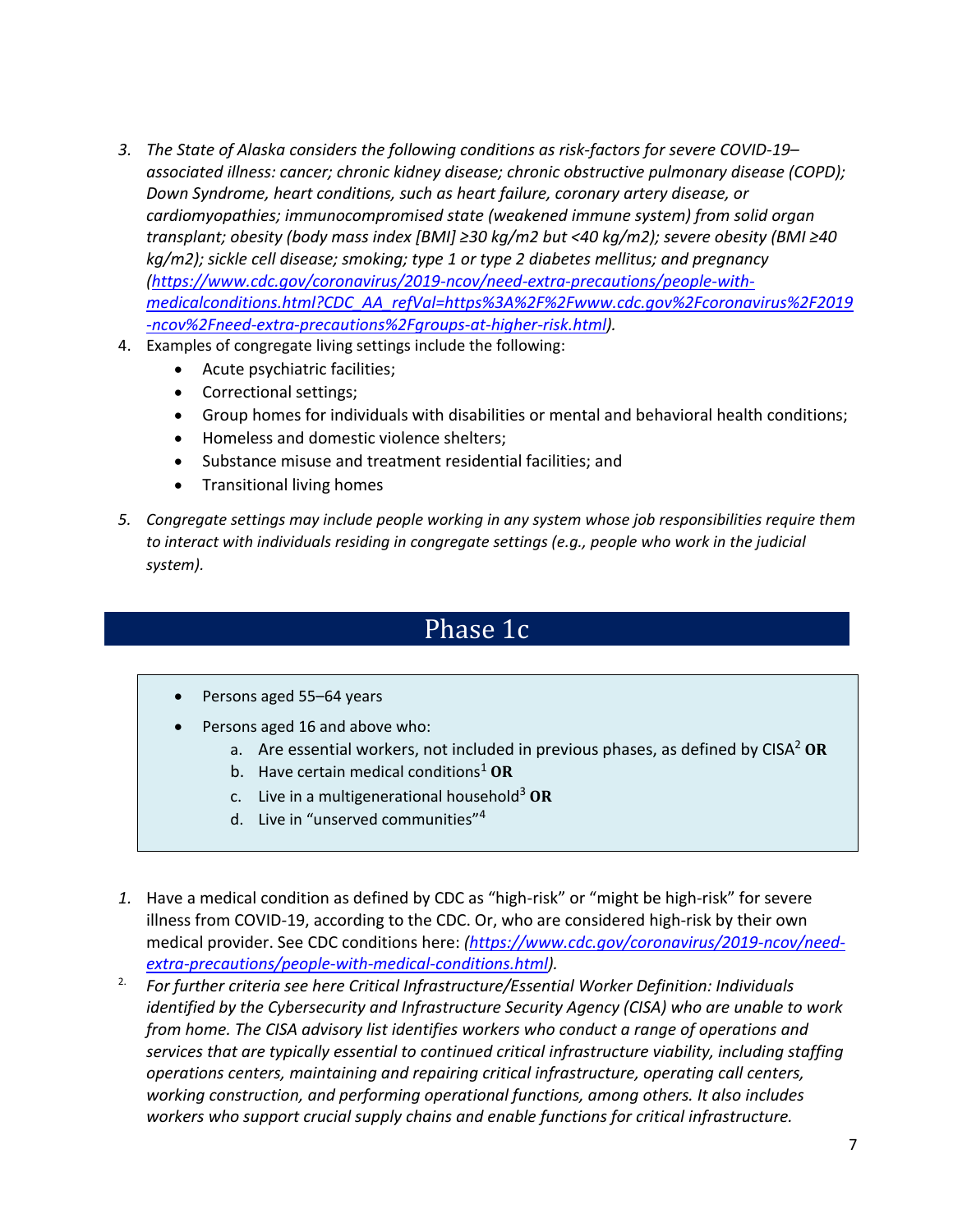*[https://www.cisa.gov/sites/default/files/publications/ECIW\\_4.0\\_Guidance\\_on\\_Essential\\_Critical\\_](https://www.cisa.gov/sites/default/files/publications/ECIW_4.0_Guidance_on_Essential_Critical_Infrastructure_Workers_Final3_508_0.pdf) [Infrastructure\\_Workers\\_Final3\\_508\\_0.pdf](https://www.cisa.gov/sites/default/files/publications/ECIW_4.0_Guidance_on_Essential_Critical_Infrastructure_Workers_Final3_508_0.pdf)*

- 3. A multigenerational household includes with 3 or more generations, or "skipped" generations (e.g., a grandchild living with an elder).
- 4. An unserved community is a community where ≥45% homes have not been served either via pipe, septic tank and well, or covered haul system. See: *[https://dec.alaska.gov/water/water-sewer](https://dec.alaska.gov/water/water-sewer-challenge/rural-communities/)[challenge/rural-](https://dec.alaska.gov/water/water-sewer-challenge/rural-communities/) [communities/](https://dec.alaska.gov/water/water-sewer-challenge/rural-communities/)*

## Additional Notes

- *Settings and roles within each tier should have equal priority.*
- *The list order within tiers does not imply priority group ranking.*
- *Persons with a documented SARS-CoV-2 infection in the preceding 90 days may choose to delay vaccination until near the end of the 90 day period in order to facilitate vaccination of those who remain susceptible to infection, as current evidence suggests reinfection is uncommon during this period after initial infection.*

**Guidelines for Phases 2 and 3 are still being developed. Learn more about the process and ways to participate at the [Alaska Vaccine Allocation Advisory Committee information webpage](http://dhss.alaska.gov/dph/Epi/id/Pages/COVID-19/VaccineAllocation.aspx)**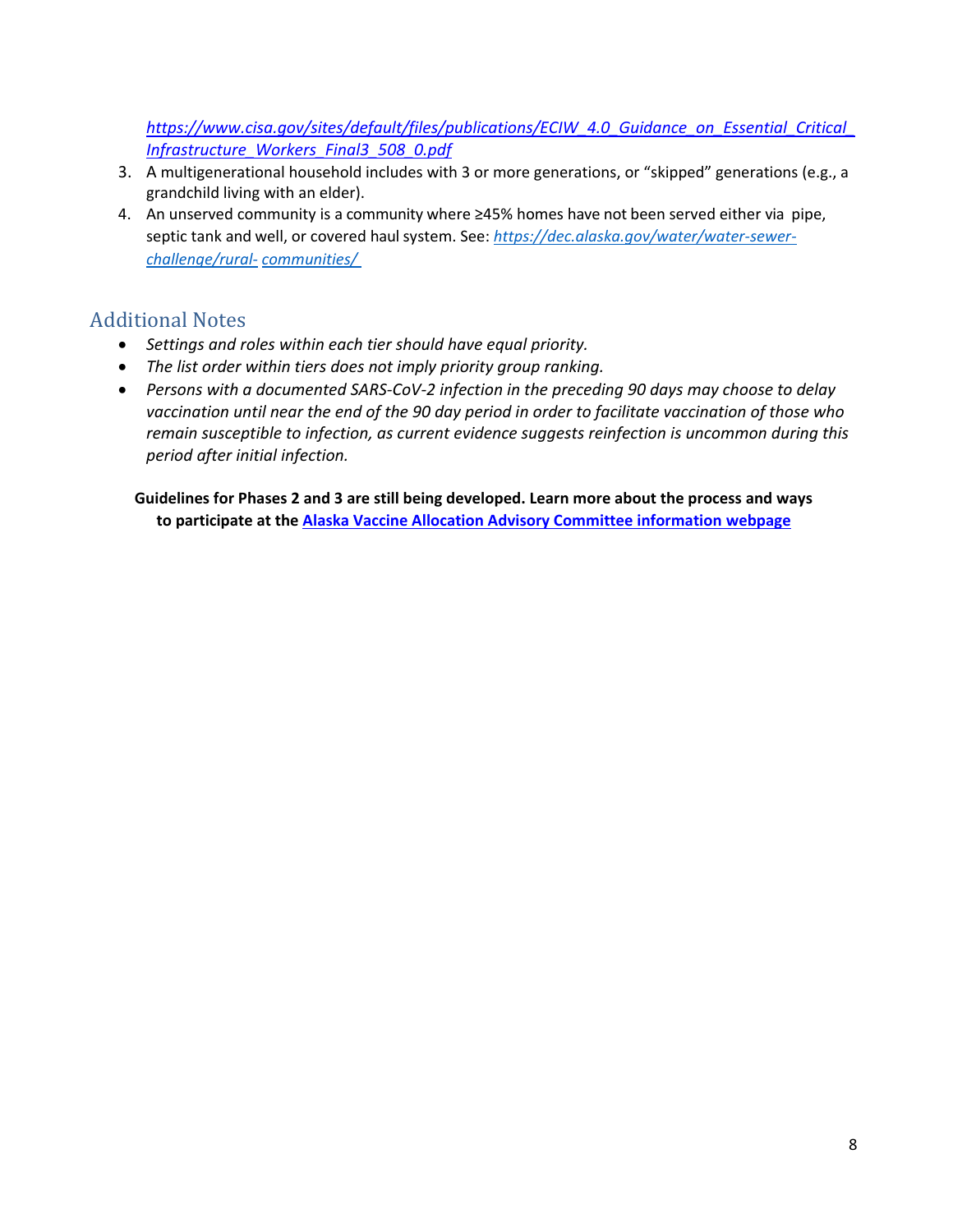## Summary of Changes

## 3.3.21:

Phase 1b, Tier 3

- Removed Tier 3 and combined with Phase 1c.
- Changed footnote numeration to be chronologically displayed.

#### Phase 1c

- Included persons aged 16 and above who:
	- a. Are essential workers, not included in previous phases, as defined by CISA<sup>2</sup> **OR**
	- b. Have certain medical conditions<sup>1</sup> OR
	- c. Live in a multigenerational household<sup>3</sup> **OR**
	- d. Live in "unserved communities"<sup>4</sup>

#### 2.23.21:

#### Phase 1a, Tier 3

• Workers in health care settings clarification changed to include people who stay home to provide healthcare for a medically fragile person. Previously, this clarification applied to people caring for elderly individuals only.

Phase 1b, Tier 1

• People who assist someone 65 years of age or older in getting a vaccination are eligible to be vaccinated at the same time. Both the senior and the person providing assistance will need to schedule an appointment at the same location at the same time. The person assisting does not need to meet other eligibility requirements to receive the vaccine.

Phase 1b, Tier 2

• Congregate settings clarification expanded to include all people working in any system whose job responsibilities require them to interact with individuals residing in congregate settings. Previously, this clarification included judicial system workers only.

#### 2.9.21:

• Provided a definition to clarify coverage of certain court workers as part of the congregate settings. \*\* Working in congregate settings includes people working in the judicial system whose job responsibilities require them to interact with individuals residing in congregate settings.

## 2.8.21:

• Updated multigenerational homes in Tier 3 to include all households with persons 16 and older.

## 2.5.21:

DHSS has proposed the following changes, deviating from AVAAC in the following ways.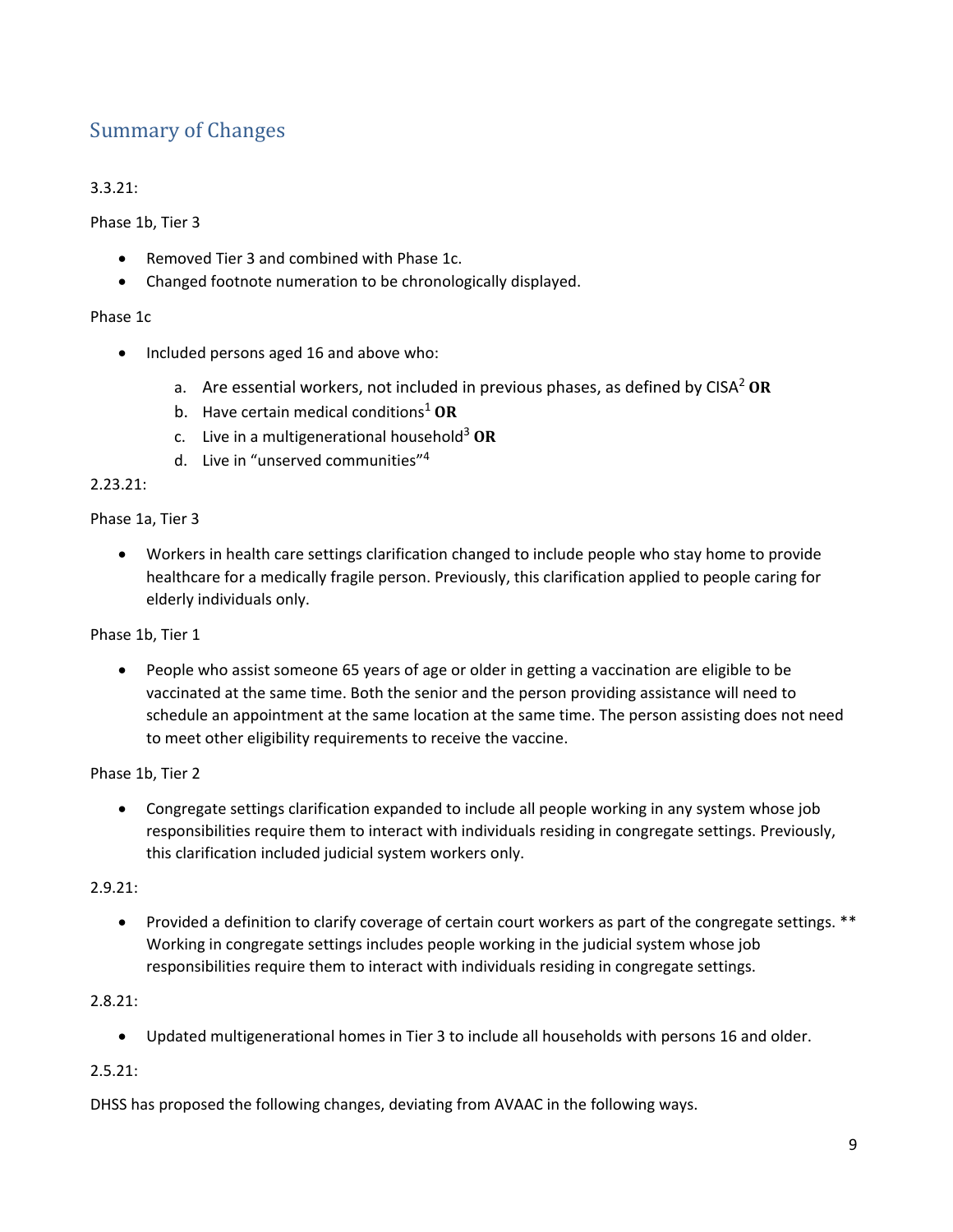#### Phase 1B

- Moved essential staff assigned fulltime to pandemic response to a standalone bullet. No age or health factors as sub-criteria. This will allow any assigned staff to respond to outbreaks, regardless of age or health factors.
- For all frontline essential workers we are now referring to the CISA list, as opposed to listing out all potential examples. Frontline workers are still defined in the same way as ACIP as people who are working in sectors essential to the functioning of society and are at substantially higher risk of exposure to SARS-CoV-2 because their work-related duties must be performed on-site and involve being in close proximity (<6 feet) to the public or to coworkers
- Move "person's aged 45 years and older with high-risk medical conditions" from Tier 4 to Tier 3, to better reflect the vaccine urgency for an older kidney dialysis patient, or someone with cancer or other high-risk conditions.
- Added "Persons 45 and above who live in multigenerational homes" to Tier 3.

a. Rationale for this inclusion:

In Alaska there is a unique risk that exists for older adults and elders in multigenerational households. We recognize that many people who live in these households may live with an essential worker who is bringing potential work exposure home. We also know that our BIPOC, refugee and immigrant communities are more likely to live in multi-generational households, are disproportionately impacted by COVID-19, and older adults in these communities are less likely to be reached in long term care facilities.

• Deleted Tier 4 altogether since what remained was all any other frontline workers, and those folks will be covered in 1c.

#### Phase 1C

- For other essential workers we are referring to the CISA list as an alternative to listing out all the potential examples. This list will also cover all other frontline workers who were not covered in previous tiers. Phase 1c:
- Changed "persons" to "Alaskans"
- Included language that covers persons who are working Alaska (no longer limited to residents)

#### 1.15.21

Phase 1b:

• Removed any additional sub-criteria for educators, include as a standalone population regardless of age or comorbidities.

## Educators rationale.

With the return to in-person school this month for many school districts there is desire to vaccinate all teachers, regardless of age or health conditions, to fulfill the goal related to the preservation of societal functioning. Vaccinating all teachers will assist with the return to in-person learning. Inperson learning allows younger students and those with special needs to get the instruction they need, and it will also allow families to return to the workforce and contribute to Alaska's economy.